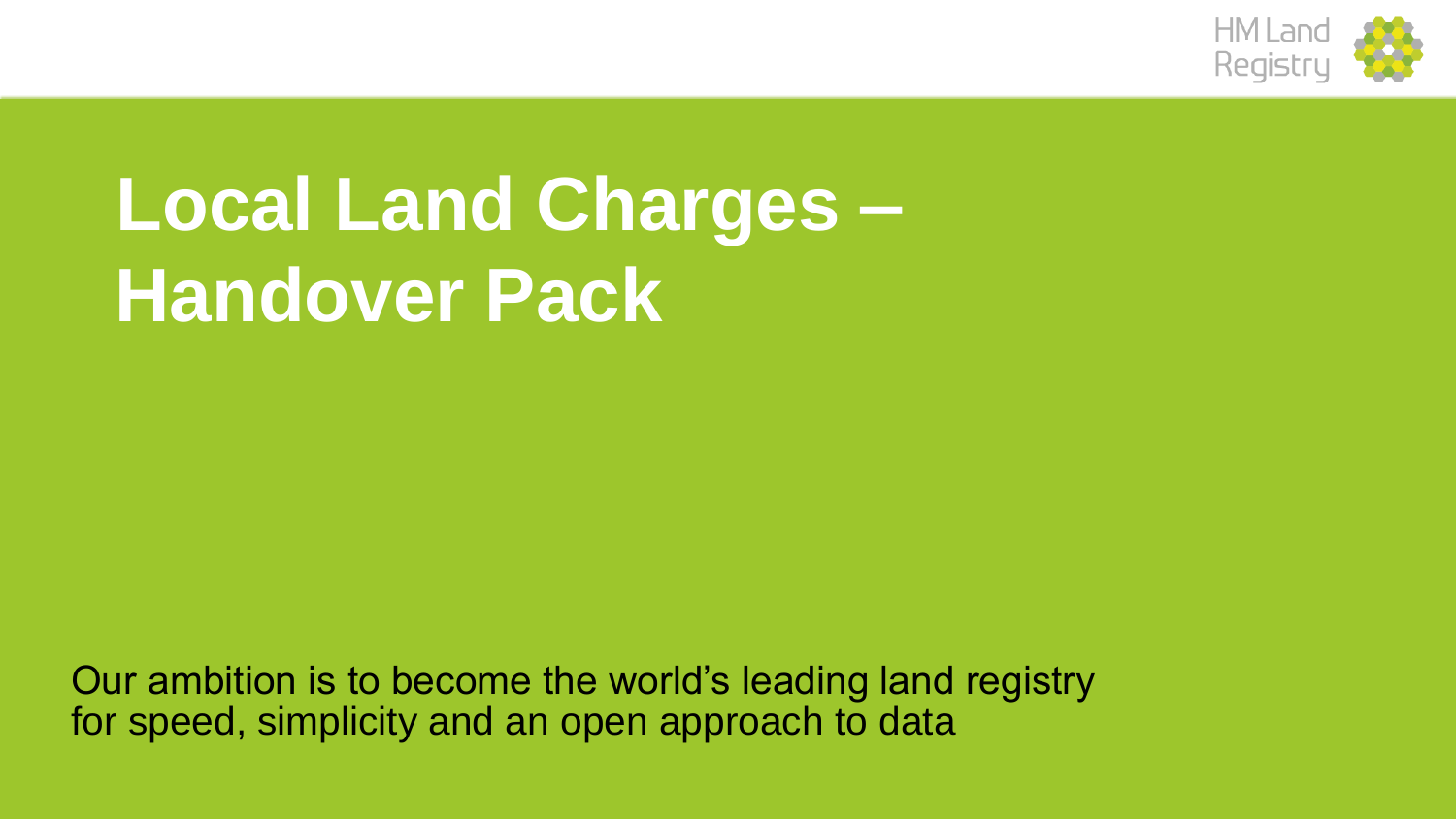

The purpose of this handover pack is to provide information to local authorities about the transfer to the Chief Land Registrar (HM Land Registry) of the statutory local land charges function for their area and the support that will be available.

Contents:

- 1. Notice period
- 2. Conditions of Use of the service
- 3. Help pages
	- a. HMLR contact information
	- b. IT support
- 4. Live service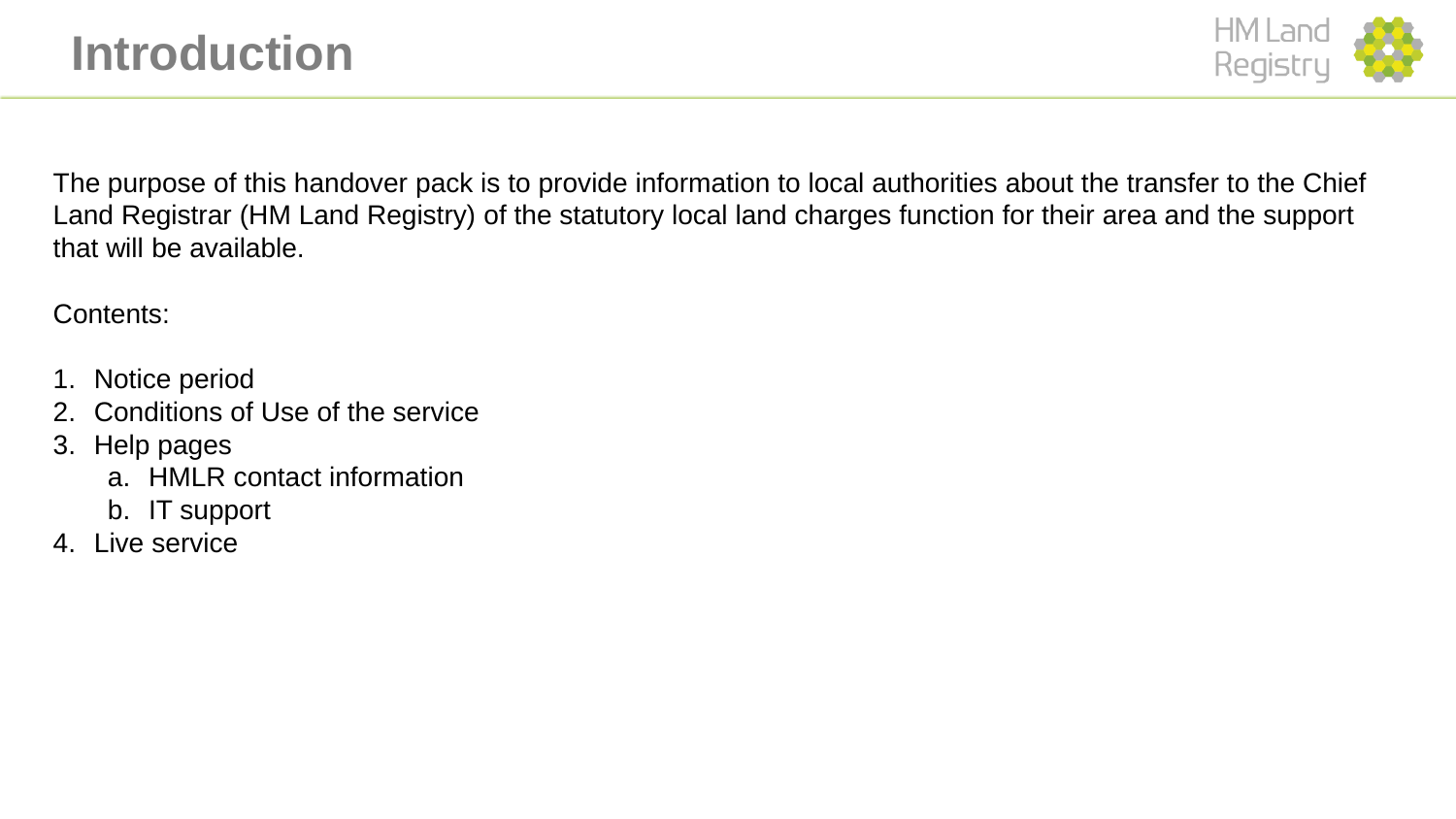

HM Land Registry (HMLR) recognise the importance of a smooth transition between services and our Local Land Charges programme team will support the local authority throughout notice period and live service.

- During the notice period a formal discussion (known as the handover meeting) will take place between HMLR and the local authority to finalise the transfer of the service.
- Only in exceptional circumstances would the local authority be asked to continue to provide an LLC1 service after the notice period had expired.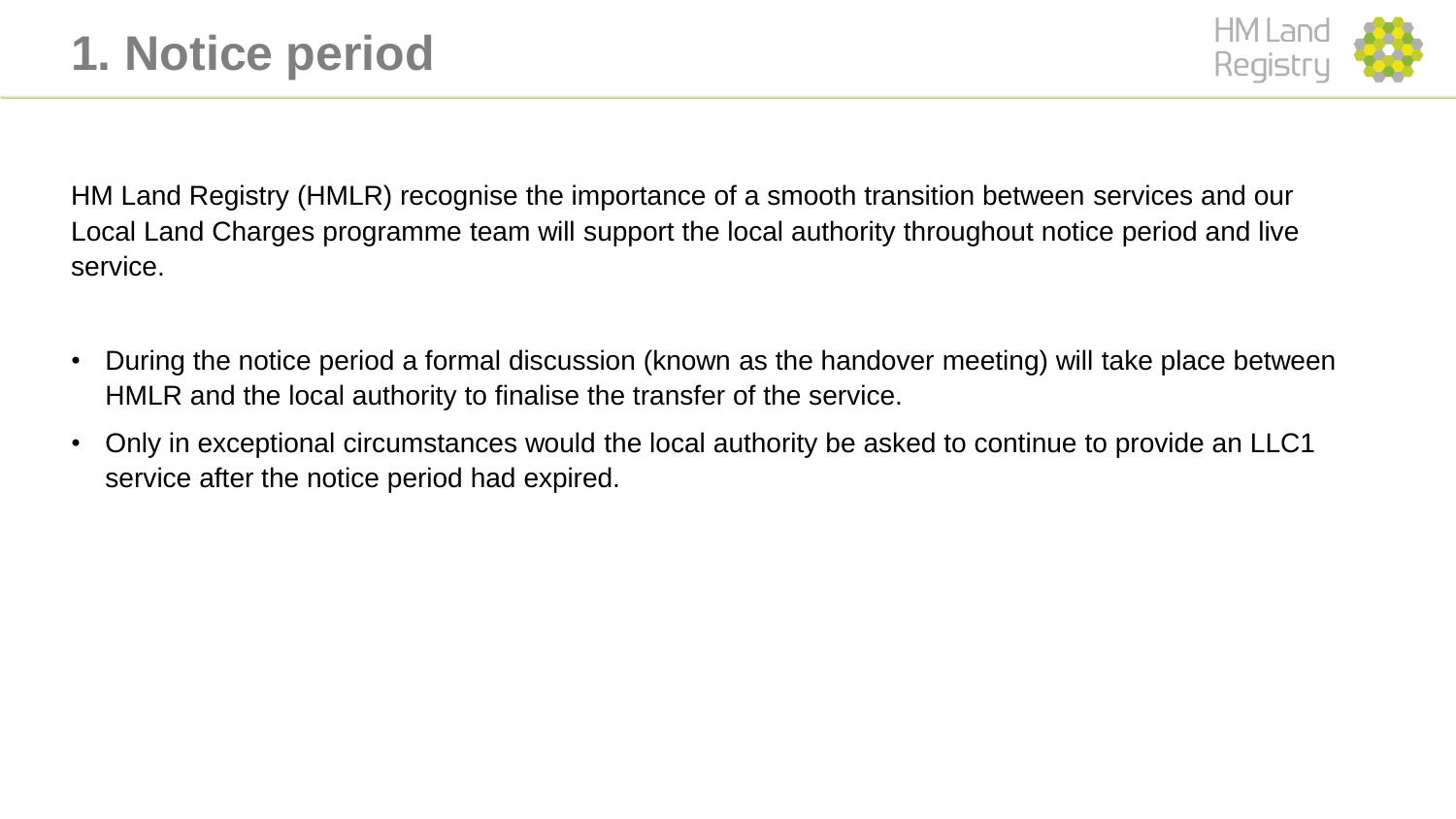

The Conditions of Use for the application programming interface (API) integration and the graphical user interface (GUI) can be found at this link [conditions of use.](https://maintain-llc.landregistry.gov.uk/conditions-of-use) Please ensure that you distribute and notify these Conditions of Use to authorised users of the API and GUI within your organisation.

By accessing HMLR's Local Land Charges Register using the API or the GUI, you and your authorised users agree to be bound by these Conditions of Use.

We are entitled to modify or add further conditions to these Conditions of Use at any time by posting the updated Conditions of Use on our site without prior separate notification to you.

We recommend that you should review these Conditions of Use on our site regularly to keep informed of any updates. By using the API/ accessing the GUI, you are agreeing to the updated conditions. If you do not agree to the updated conditions, you should not continue to use the API/ access the GUI.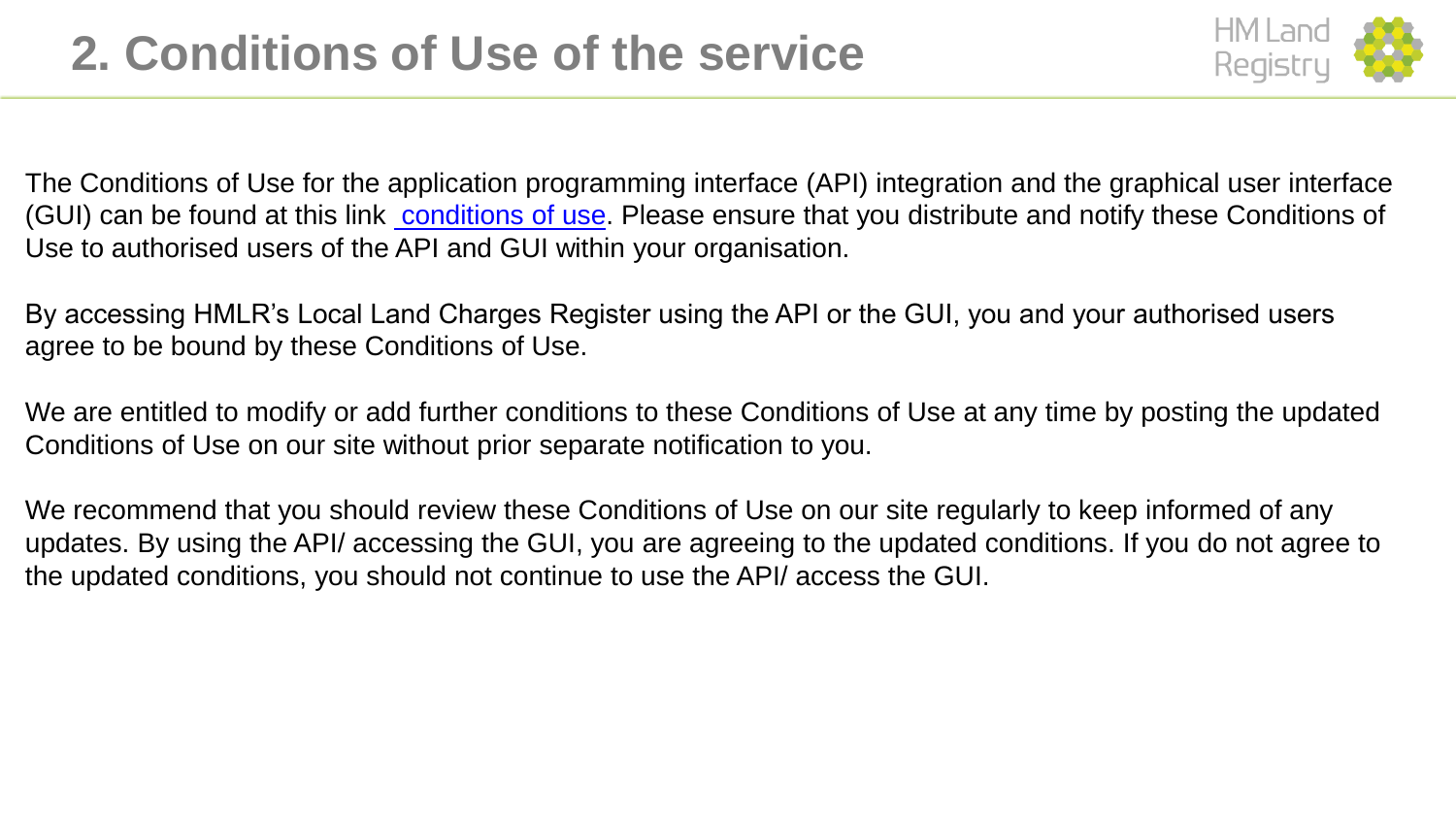## **3a. Help pages – HMLR contact information**



**If you have a question about local land charges applications and services, your first point of contact at HMLR should be one of the following;**

[Contact form](https://help.landregistry.gov.uk/app/contactus_LLC)

**Local land charges support number** 0300 006 0444 (between 08:00 – 17:00 Mon to Fri)

**Post** HMLR Local Land Charges Processing Team PO Box 326 **Mitcheldean** GL14 9BQ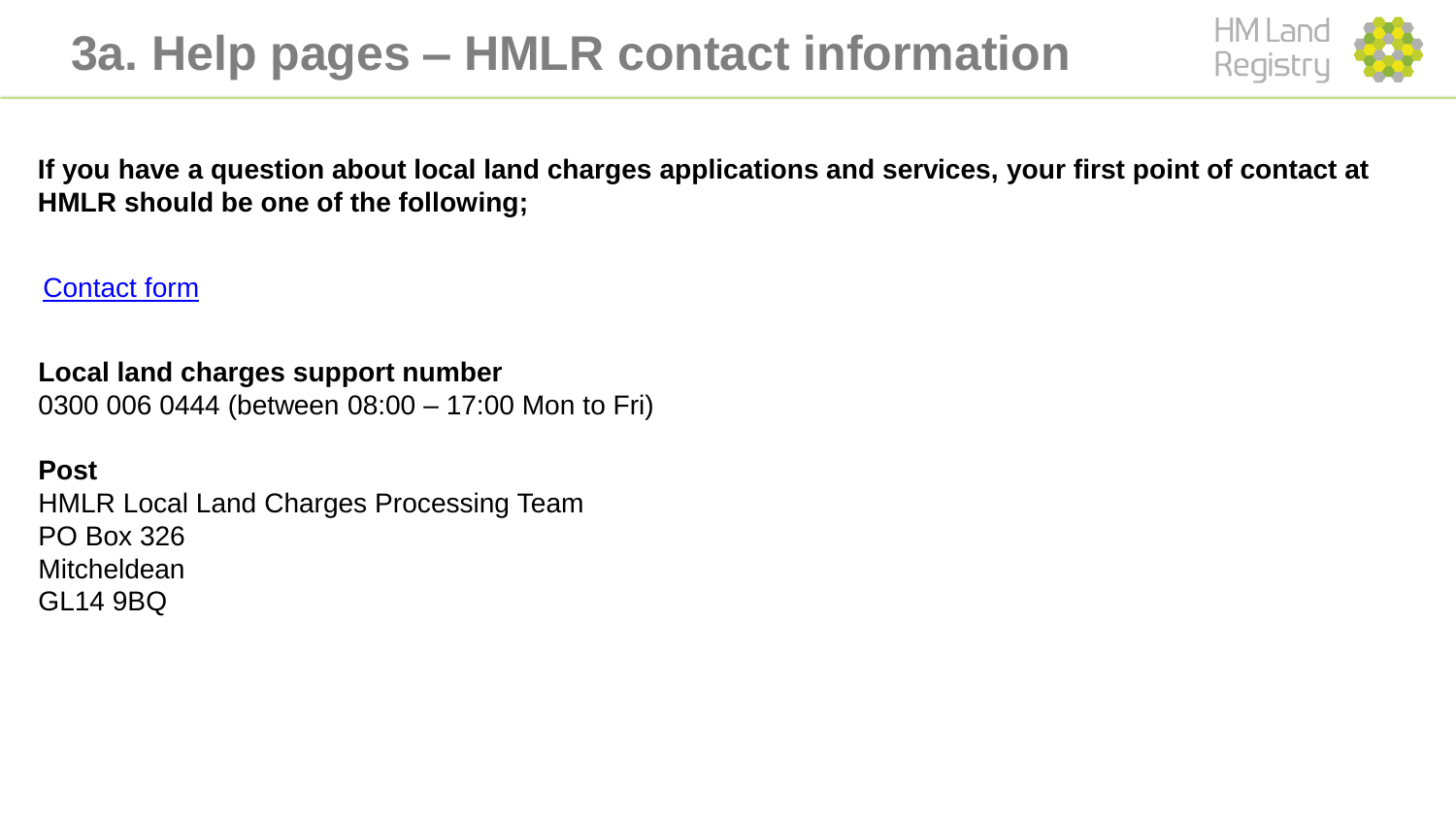

#### In the first instance, please contact your <u>own</u> IT support services.

Any HMLR service related issues can be reported to our IT Service Desk;

#### **Tel: 0300 0060400 (between 07:00 – 18:00 Mon - Fri)**

**Email: [isservicedesk@landregistry.gov.uk](mailto:isservicedesk@landregistry.gov.uk)**

The service desk will record your incident with the necessary details, which will be escalated to the appropriate support team; this will include:

- Contact details
- Any error messages
- Symptoms/behaviour of the issue

The service desk will provide a target turn around time and keep you informed of progress.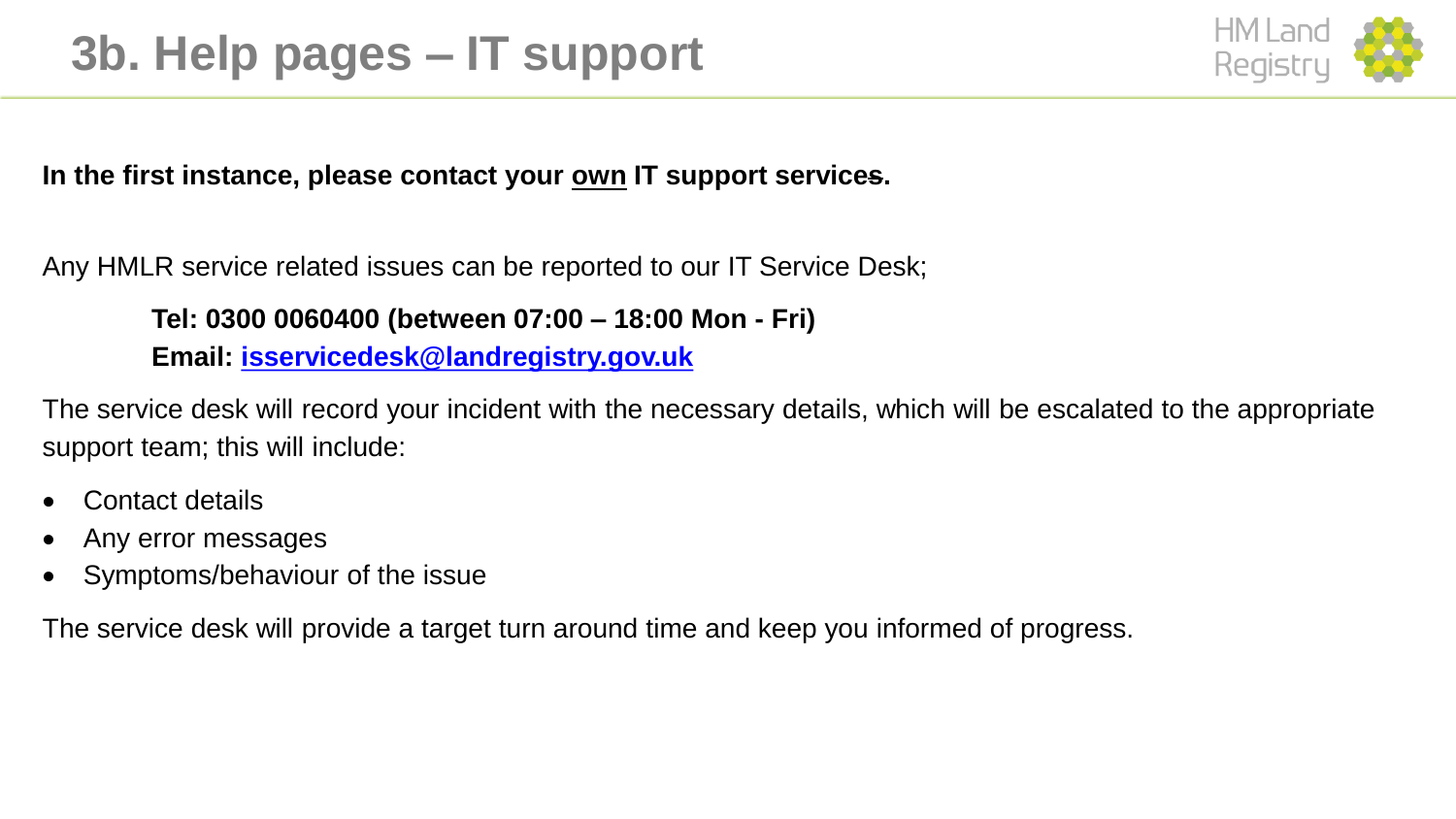

#### **HMLR will report issues or change activity to our customers**

We will actively monitor the service and infrastructure. In the event of a failure with potential impact to customers we will notify you by email.

We will notify you by email of any planned IT change with potential impact to service.

### **Local authority to report changes to HMLR (see details on slide 3a.** *HMLR contact information***)**

You should notify HMLR of any change to the named contact in your organisation. This will ensure notifications from HMLR continue to be successfully received.

You should notify HMLR of any change to the 'white-listed' IP address of your named contact. The following information should be provided to HMLR ASAP;

- Name of user
- Email address of user
- Authority name
- Public IP address of authority
- Type of account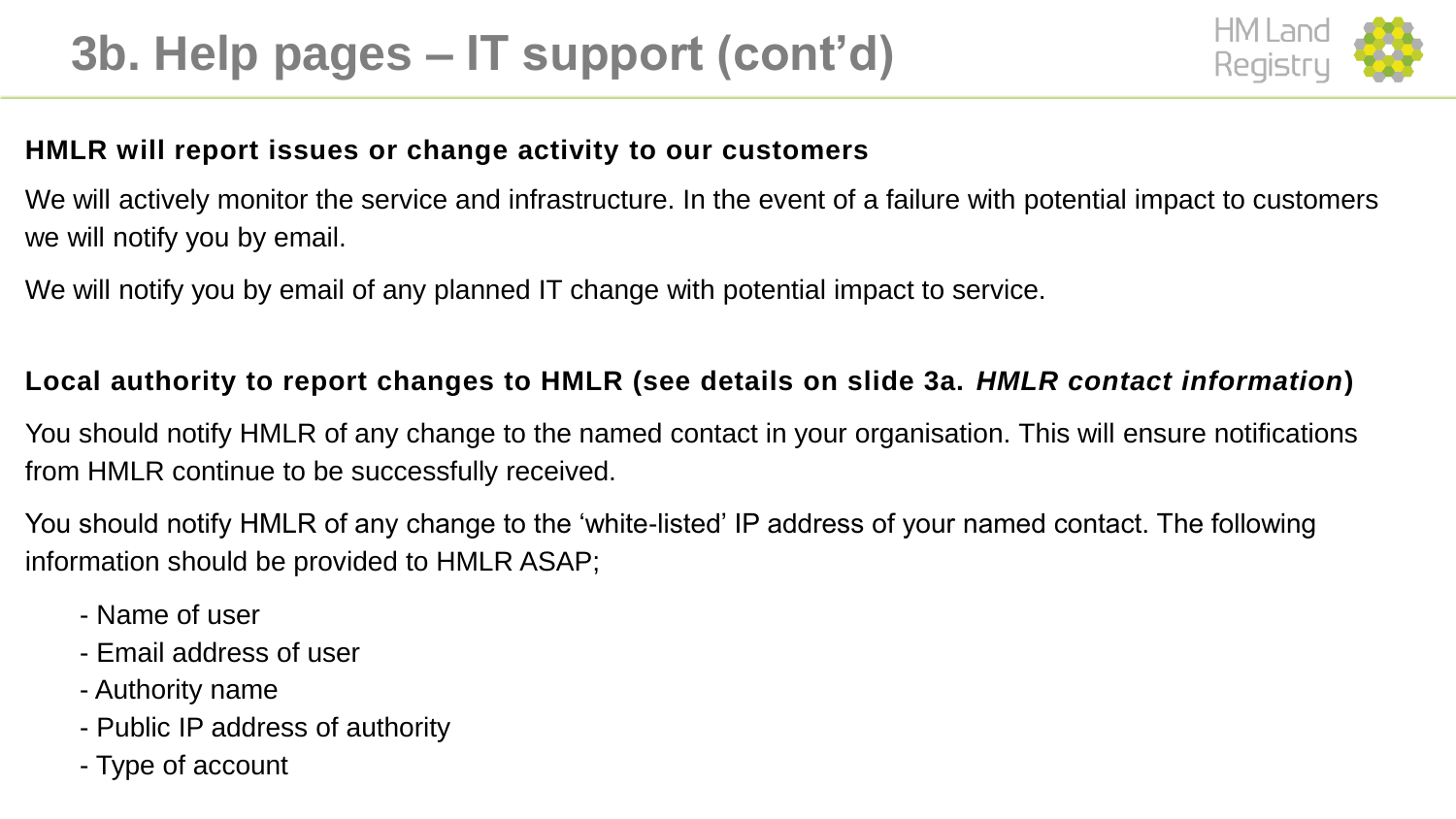

- Ensure registration of charges is completed in a timely manner and that all feeder departments are aware of the new service and, where appropriate, the need to register charges in a timely manner.
- The named contact at the local authority should cascade any email about service outages or planned changes to all users within their organisation.
- HMLR cannot provide legal advice as to whether a charge is a local land charge.
- [Guidance about the HM Land Registry local land charges service is available in Practice Guide 79 -](https://www.gov.uk/government/publications/local-land-charges-pg79) *local land charges.*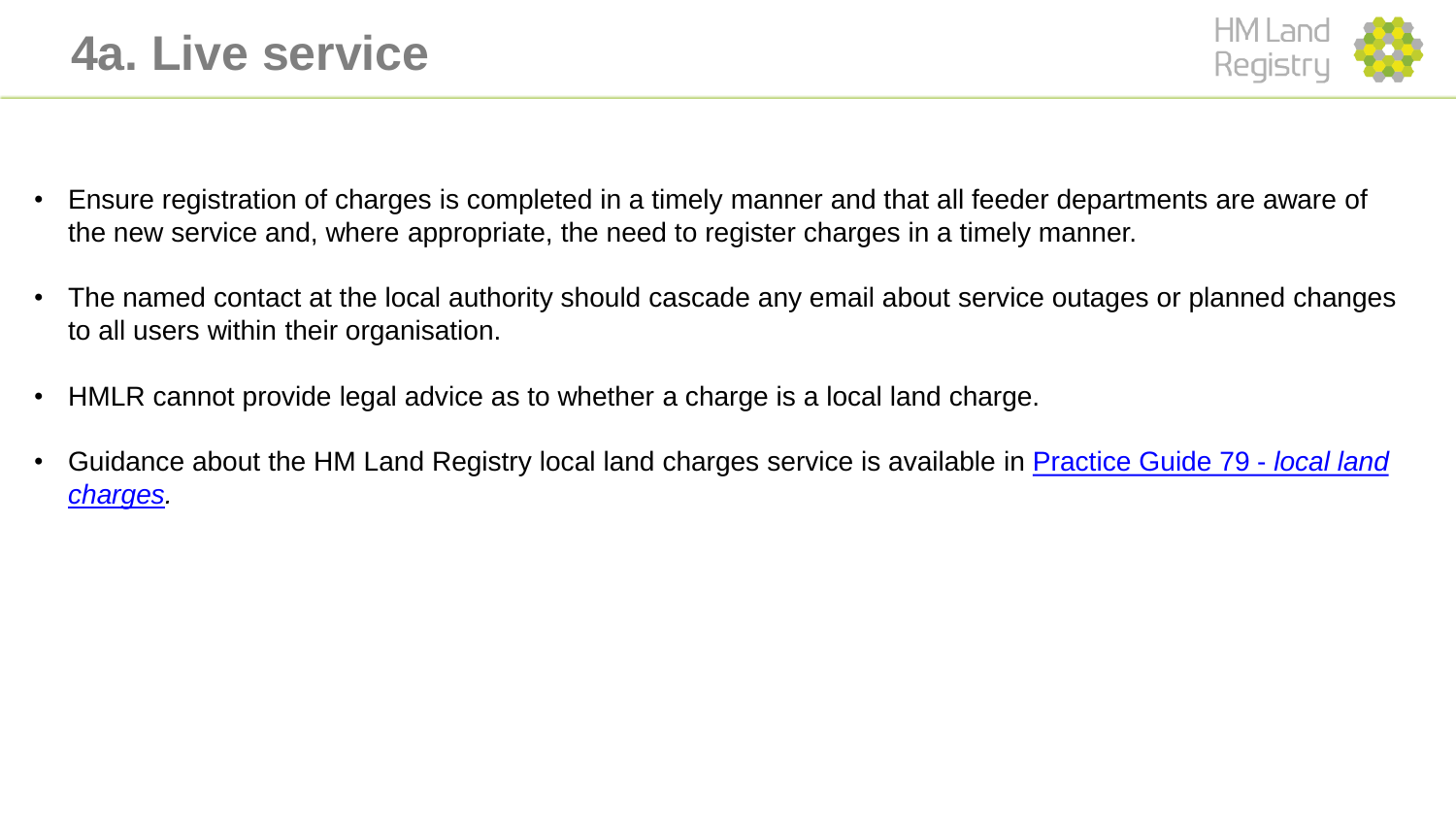## **4b. Live service customer enquiries**



| Types of enquiries that should be handled by                                                                                                                                                                                                                                                                                                                                                                                                                                                                                                                                                                                                                                                                                                                                                                                                                                                                 | Types of enquiries that should be directed to                                                                                                                                                                                                                                                                                                                                                                                                                                                                                                                                                                                                                       |
|--------------------------------------------------------------------------------------------------------------------------------------------------------------------------------------------------------------------------------------------------------------------------------------------------------------------------------------------------------------------------------------------------------------------------------------------------------------------------------------------------------------------------------------------------------------------------------------------------------------------------------------------------------------------------------------------------------------------------------------------------------------------------------------------------------------------------------------------------------------------------------------------------------------|---------------------------------------------------------------------------------------------------------------------------------------------------------------------------------------------------------------------------------------------------------------------------------------------------------------------------------------------------------------------------------------------------------------------------------------------------------------------------------------------------------------------------------------------------------------------------------------------------------------------------------------------------------------------|
| local authority                                                                                                                                                                                                                                                                                                                                                                                                                                                                                                                                                                                                                                                                                                                                                                                                                                                                                              | <b>HMLR</b>                                                                                                                                                                                                                                                                                                                                                                                                                                                                                                                                                                                                                                                         |
| Requests for source documents (other than Light<br>$\bullet$<br><b>Obstruction Notices)</b><br>Search result clarification – for example, if a result is<br>$\bullet$<br>unclear or there is incomplete charge information<br>'One-off' errors in search results where the LA needs to<br>$\bullet$<br>amend or correct a charge entry<br><b>CON29</b> enquiries<br>$\bullet$<br>Further information relating to specific charges – i.e. a<br>$\bullet$<br>financial charge<br>Specific missing charges<br>$\bullet$<br>Where the customer is querying:<br>$\bullet$<br>if the spatial extent of a charge is correct<br>if the textual data for a charge is correct<br>$\bullet$<br>if a particular charge should have been revealed<br>on a search result*<br>*If, after investigation, the local authority deems there to be<br>a regular pattern of inaccuracies, they should consider<br>contacting HMLR | Any technical issues with the HMLR Search service (on<br>Gov.uk, Business Gateway or the HMLR portal)<br>Requests for source documents relating to Light<br><b>Obstruction Notices</b><br>Registration of Light Obstruction Notices (LON)<br>Fee enquiries including fee refunds<br><b>Assisted Digital search requests</b><br>Environmental Information Regulation (EIR) 2004 search<br>requests<br>Searches revealing more than 250 charges<br>Where the local authority has investigated the following<br>queries and deem the issue to be a migration error:<br>charges that may be missing from the register<br>charges that may be duplicated on the register |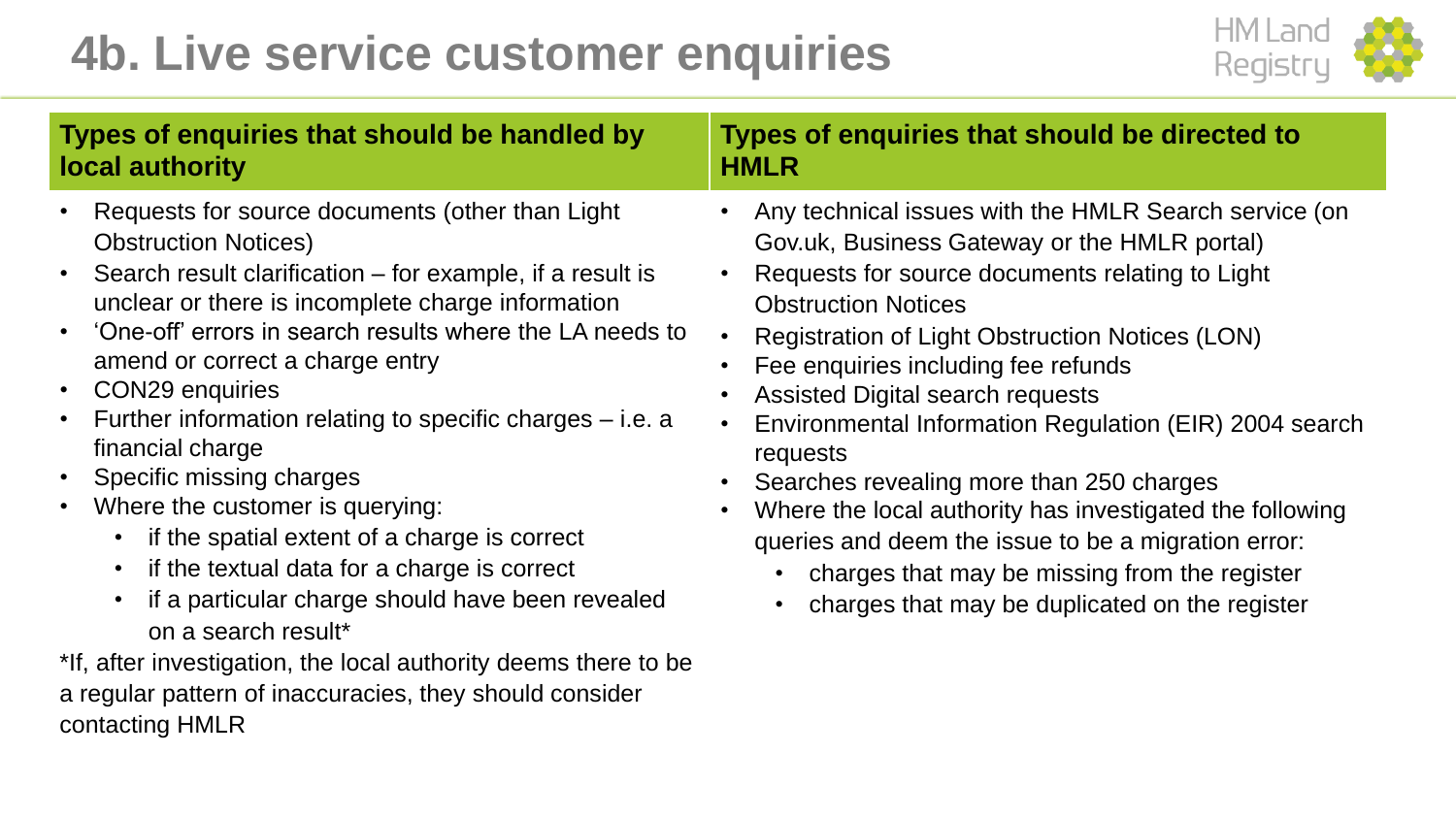

Background:

- The Chief Land Registrar will be obliged to compensate a purchaser for loss suffered in consequence where a search (personal or official) was carried out at the relevant time (as defined in s.10(3) of the Local Land Charges Act 1975, as amended by the Infrastructure Act 2015) and that search failed to disclose a charge that was in existence at the time of the search.
- The four circumstances in which compensation paid may be recovered from the local authority are detailed in the protocol document.

#### The protocol:

.

- The Local Government Association and HMLR have previously agreed the need for a Protocol to deal with any claims for compensation under s.10 of the Local Land Charges Act 1975 that may be made to identify where liability lies and whether any entitlement arises for HMLR to recover any compensation paid by HMLR from the relevant Local Authority.
- The aim is to have a simple, fair, transparent and as far as is reasonably possible, non-litigious process for dealing with these claims expeditiously.
- The protocol document has been agreed between HMLR and the Local Government Association, following consultation with a number of local authorities.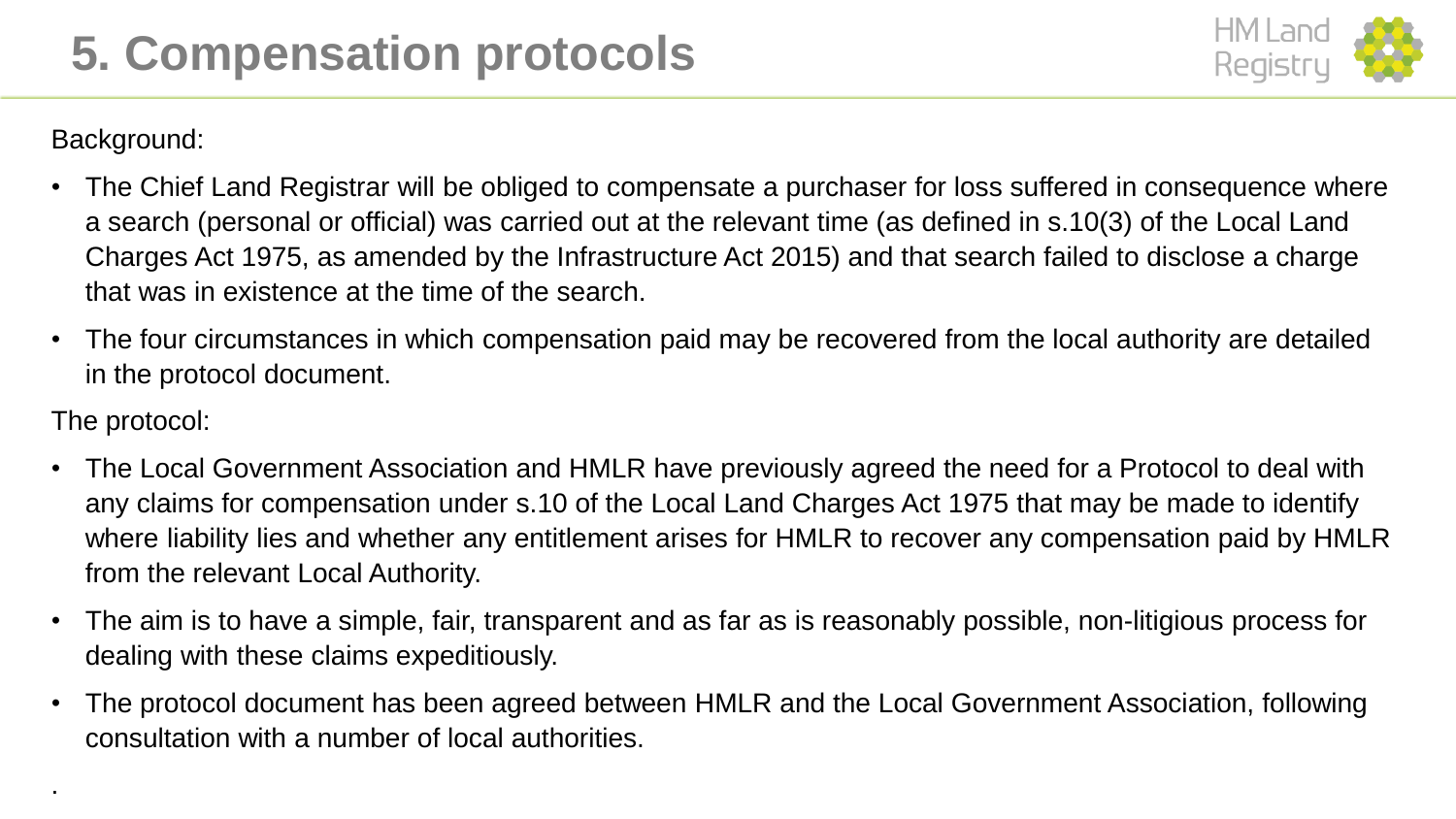## **5. Compensation protocols (cont'd)**



Next steps for the local authority:

• You do not need to take any further action unless notified by HM Land Registry of a claim for compensation. In the event of a claim, following the process in the protocol will ensure that you have the opportunity to comment on any claim and HMLR's potential entitlement to recover compensation paid by HMLR from you before the claim is settled

Further information

[Compensation protocols](https://www.gov.uk/government/publications/hm-land-registry-local-land-charges-compensation-protocols/local-land-charges-compensation-protocol)